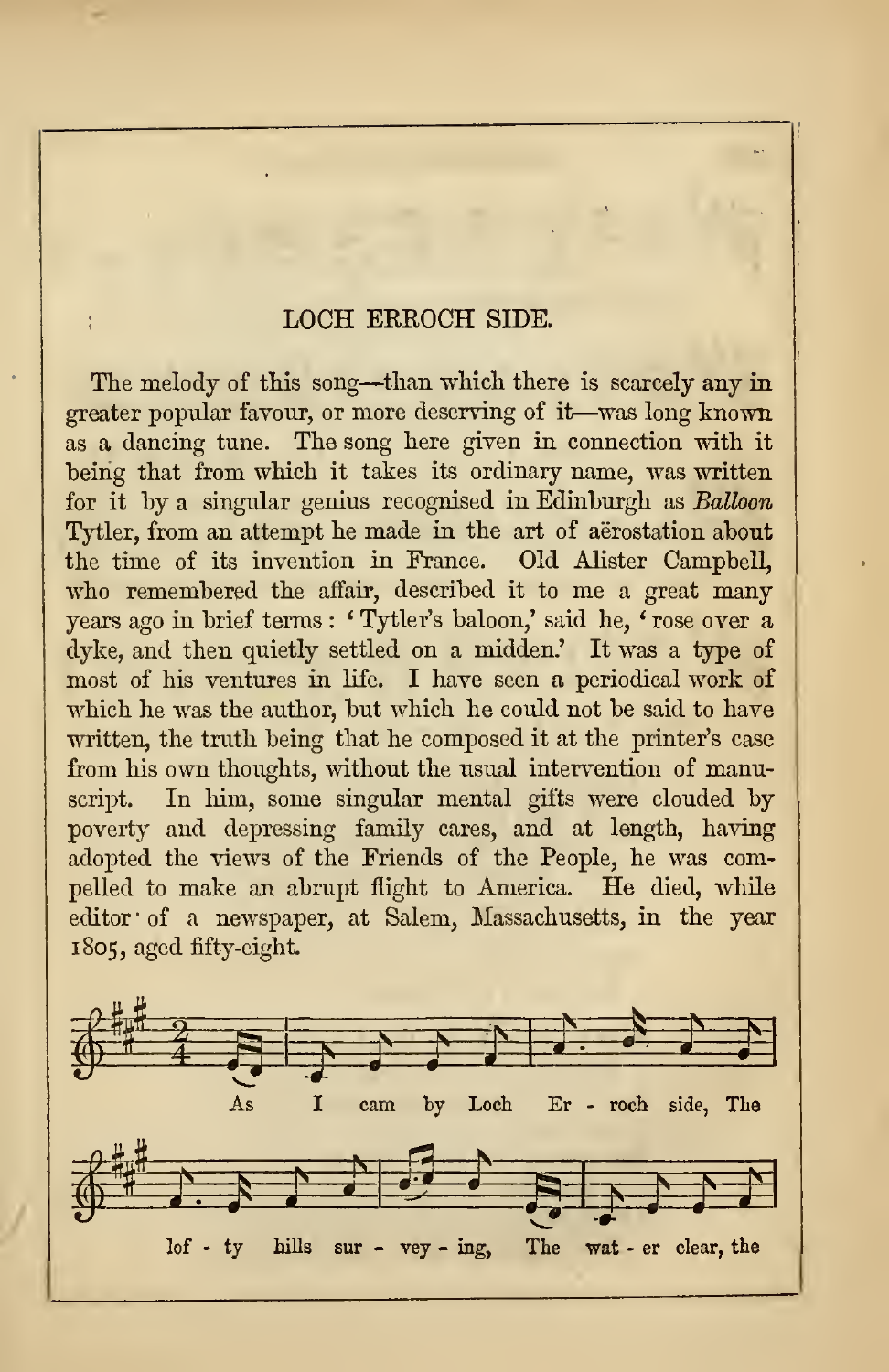438songs of SCOTLAND. SONGS OF SCOTLAND.  $\frac{1}{2}$   $\frac{1}{2}$   $\frac{1}{2}$   $\frac{1}{2}$   $\frac{1}{2}$   $\frac{1}{2}$   $\frac{1}{2}$   $\frac{1}{2}$   $\frac{1}{2}$   $\frac{1}{2}$   $\frac{1}{2}$   $\frac{1}{2}$ heather blooms Their fra -grance sweet con - vey - ing;  $\frac{1}{2}$  $9 - 5$  $P$   $\rightarrow$   $P$   $\rightarrow$   $P$ met, un - sought, my love - ly maid, <sup>I</sup>  $\int_{\text{found her like May}}^{\frac{1}{n}}$  $\overline{\phantom{a}}$ fert gre **Example 1 Contract of the Contract of the Contract of the Contract of Contract of Contract of Contract of Contract of Contract of Contract of Contract of Contract of Contract of Contract of Contract of Contract of Contr** my love - ly maid,  $\begin{array}{c|c} \text{I} & \text{I} & \text{I} & \text{I} & \text{I} & \text{I} & \text{I} & \text{I} & \text{I} & \text{I} & \text{I} & \text{I} & \text{I} & \text{I} & \text{I} & \text{I} & \text{I} & \text{I} & \text{I} & \text{I} & \text{I} & \text{I} & \text{I} & \text{I} & \text{I} & \text{I} & \text{I} & \text{I} & \text{I} & \text{I} & \text{I} & \text{I} &$ found her like May morn - ing; With graces sweet, and charms so rare, Her per - son all  $a$  - dorn-ing. As I cam by Loch Erroch side, The lofty hills surveying, The water clear, the heather blooms Their fragrance sweet conveying ; <sup>I</sup> met, unsought, my lovely maid, <sup>I</sup> found her like May morning ; With graces sweet, and charms so rare, Her person all adorning. How kind her looks, how blest was I, While in my arms <sup>I</sup> prest her ! And she her wishes scarce conceal'd, As fondly <sup>I</sup> caress'd her She said, If that your heart be true, If constantly you '11 love me, I heed not care nor fortune's frowns, For nousht but death shall move me.